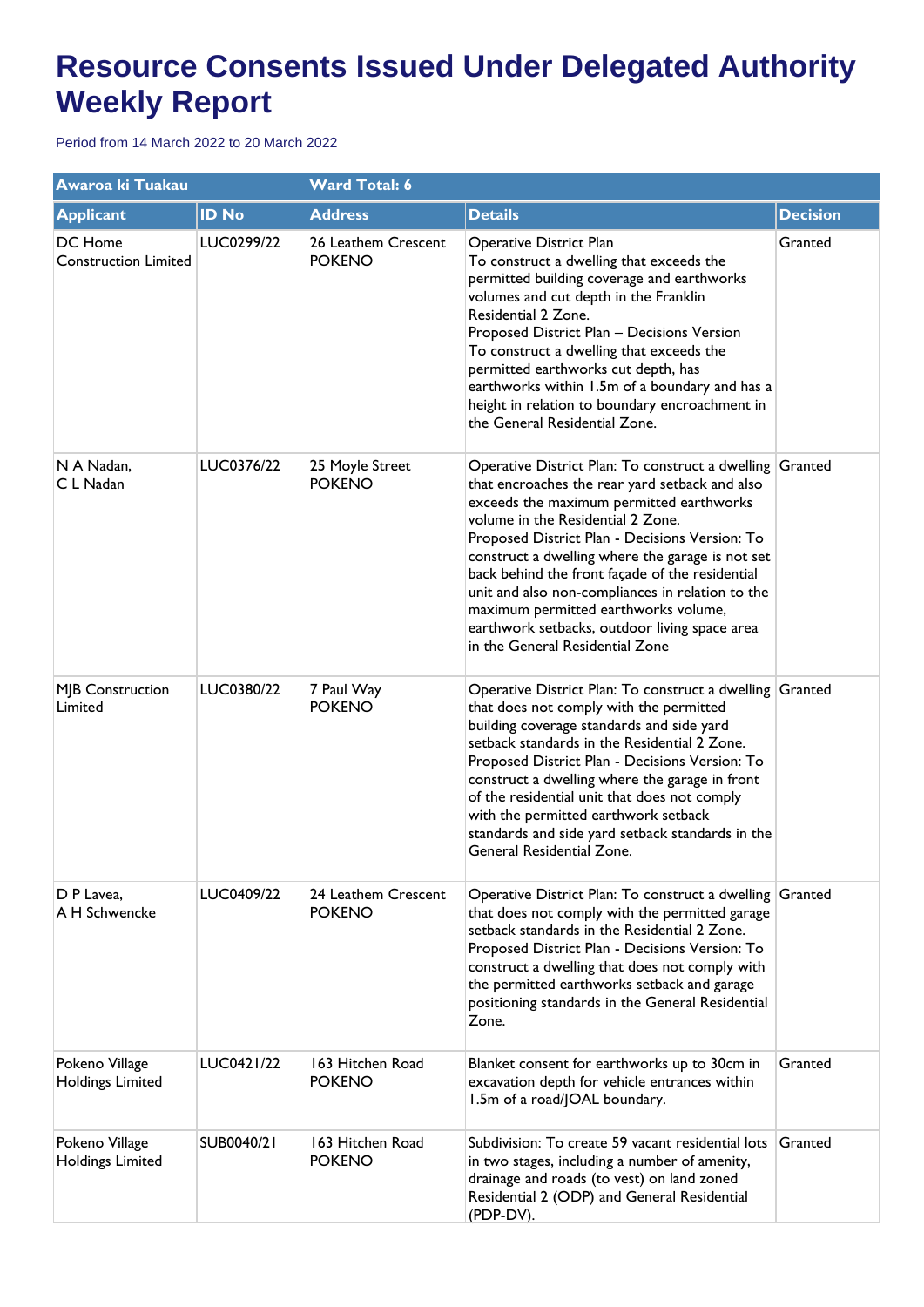|  |  | NES: To authorise the use and development<br>with new lots where a DSI has been provided                                        |  |
|--|--|---------------------------------------------------------------------------------------------------------------------------------|--|
|  |  | but has not confirmed whether or not the area<br>of contamination exceeds the thresholds of the<br>$ NES - Soi $ Contamination. |  |

| Hukanui - Waerenga                             |               | <b>Ward Total: 3</b>                     |                                                                                                                                                                                                                                                                                                                                                                                                                                                                                                                                                                                                                                                                                                                                 |                 |  |  |
|------------------------------------------------|---------------|------------------------------------------|---------------------------------------------------------------------------------------------------------------------------------------------------------------------------------------------------------------------------------------------------------------------------------------------------------------------------------------------------------------------------------------------------------------------------------------------------------------------------------------------------------------------------------------------------------------------------------------------------------------------------------------------------------------------------------------------------------------------------------|-----------------|--|--|
| <b>Applicant</b>                               | <b>ID No</b>  | <b>Address</b>                           | <b>Details</b>                                                                                                                                                                                                                                                                                                                                                                                                                                                                                                                                                                                                                                                                                                                  | <b>Decision</b> |  |  |
| A W Borrie                                     | SUB0003/22.01 | 1160 Waerenga Road<br><b>TE KAUWHATA</b> | To amend Condition 1 & add Condition 6a<br>relating to the amalgamation of Lot I DPS 5748<br>(Residue RT SA1714/89) with Lot 4.                                                                                                                                                                                                                                                                                                                                                                                                                                                                                                                                                                                                 | Granted         |  |  |
| Puketaha Farming<br><b>Enterprises Limited</b> | SUB0053/22    | 145 Rutherfurd Road<br><b>ORINI</b>      | Undertake a boundary relocation between four<br>viable records of title to create 3 rural-<br>residential Lots in the Rural Zone.                                                                                                                                                                                                                                                                                                                                                                                                                                                                                                                                                                                               | Granted         |  |  |
| K N Amon                                       | SUB0186/22    | 708B Whitikahu Road<br>WHITIKAHU         | Operative District Plan; To create one additional Granted<br>lot and undertake a boundary relocation which<br>does not meet boundary setback from existing<br>buildings, and where the access to serve Lot 2<br>does not meet standards within Appendix A, at<br>a site located within the Rural Zone.<br>Proposed District Plan - Decisions Version - To<br>create one additional lot and undertake a<br>boundary relocation which does not meet<br>boundary setback from existing buildings, to<br>undertaken earthworks within 1.5m of the<br>boundary and where the access to serve Lot 2<br>does not meet separation standards and has a<br>mixture of soil qualities, at a site located within<br>the General Rural Zone. |                 |  |  |
| <b>Huntly</b>                                  |               | <b>Ward Total: I</b>                     |                                                                                                                                                                                                                                                                                                                                                                                                                                                                                                                                                                                                                                                                                                                                 |                 |  |  |

| .                            |              | $\cdots$                            |                                                                                                                                                                                     |                 |
|------------------------------|--------------|-------------------------------------|-------------------------------------------------------------------------------------------------------------------------------------------------------------------------------------|-----------------|
| <b>Applicant</b>             | <b>ID No</b> | <b>Address</b>                      | <b>Details</b>                                                                                                                                                                      | <b>Decision</b> |
| Ambury Properties<br>Limited | LUC0168/22   | 1231 Tahuna Road<br><b>OHINEWAI</b> | To undertake bulk earthworks and ground<br>remediation works including the importation of<br>fill material associated with a planned industrial<br>development in the Ohinewai Zone | Granted         |

| Ngaruawahia                      |              | <b>Ward Total: I</b>                 |                                                                                                                                                                                                                                                                                                                   |                 |  |  |
|----------------------------------|--------------|--------------------------------------|-------------------------------------------------------------------------------------------------------------------------------------------------------------------------------------------------------------------------------------------------------------------------------------------------------------------|-----------------|--|--|
| Applicant                        | <b>ID No</b> | <b>Address</b>                       | <b>Details</b>                                                                                                                                                                                                                                                                                                    | <b>Decision</b> |  |  |
| L G Forbes,<br><b>B N Forbes</b> | SUB0177/22   | 44A Clark Road<br><b>NGARUAWAHIA</b> | Operative District Plan: Undertake a two-stage<br>subdivision in the Country Living Zone that<br>creates two additional lots from four Titles.<br>Proposed District Plan: Undertake a two-stage<br>subdivision in the Rural Lifestyle Zone that<br>creates two additional Lots with an undersized<br>right of way | Granted         |  |  |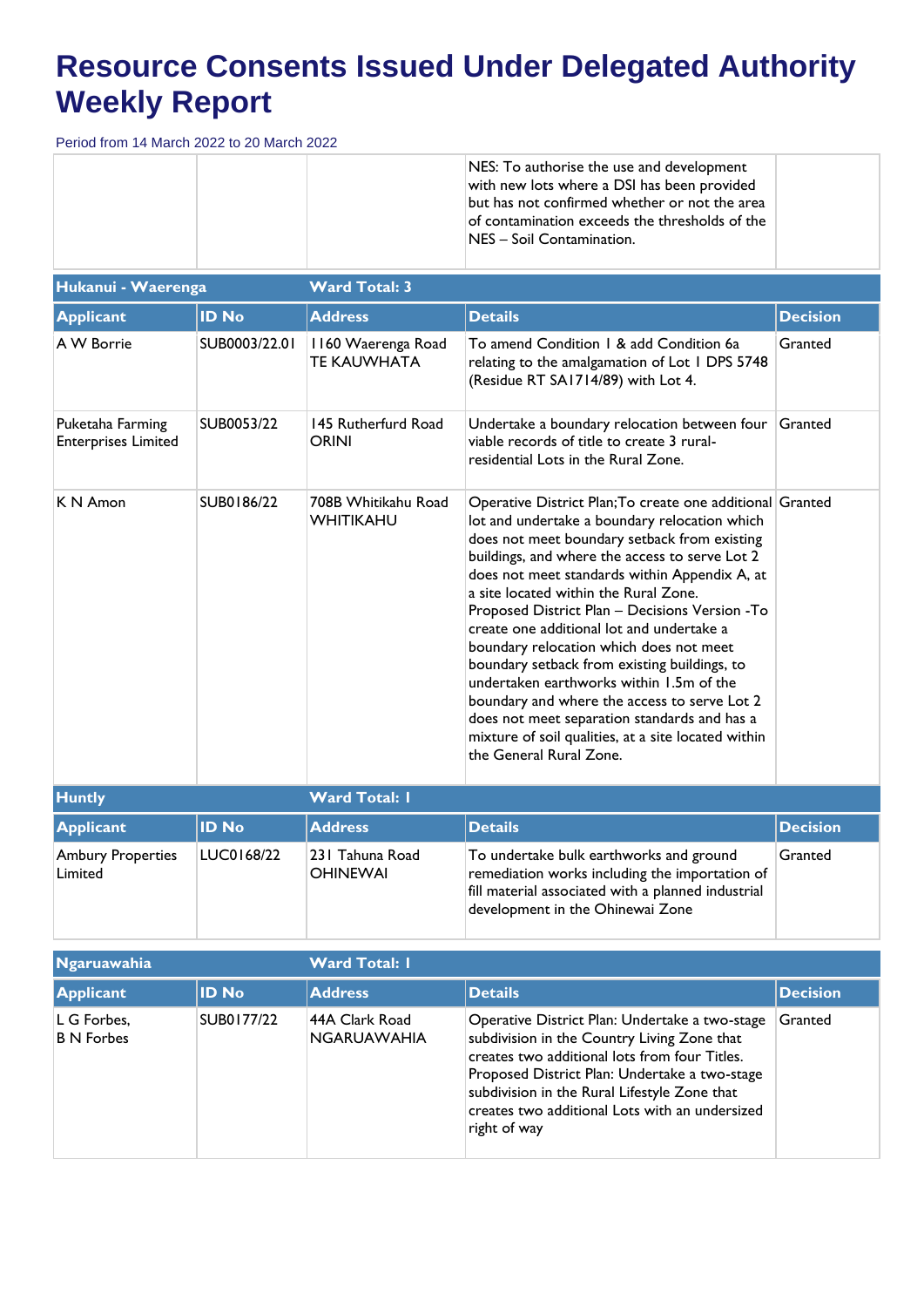| Onewhero-Te Akau          |               | <b>Ward Total: I</b>                  |                                                                                                                       |                 |  |  |
|---------------------------|---------------|---------------------------------------|-----------------------------------------------------------------------------------------------------------------------|-----------------|--|--|
| Applicant                 | <b>ID No</b>  | <b>Address</b>                        | <b>Details</b>                                                                                                        | <b>Decision</b> |  |  |
| Habon Ventures<br>Limited | SUB0175/22.01 | 163 Kereru Road<br><b>GLEN MASSEY</b> | S127 application for change of conditions to<br>remove the relevant vehicle entrance conditions<br>relating to Lot 3. | Granted         |  |  |

| Raglan                    |              | <b>Ward Total: I</b>                  |                                                                       |                  |  |
|---------------------------|--------------|---------------------------------------|-----------------------------------------------------------------------|------------------|--|
| <b>Applicant</b>          | <b>ID No</b> | <b>Address</b>                        | Details                                                               | <b>IDecision</b> |  |
| M Hemi,<br><b>HW</b> Hemi | VAR0011/22   | 108E Whaanga Road<br><b>WHALE BAY</b> | Variation to the existing Conservation<br>Covenant over the property. | Granted          |  |

| <b>Tamahere</b>                                           |              | <b>Ward Total: 4</b>                  |                                                                                                                                                                                                                                                                                                                                                                                                                                                                                                                                                                                                                                                                                                                                      |                 |
|-----------------------------------------------------------|--------------|---------------------------------------|--------------------------------------------------------------------------------------------------------------------------------------------------------------------------------------------------------------------------------------------------------------------------------------------------------------------------------------------------------------------------------------------------------------------------------------------------------------------------------------------------------------------------------------------------------------------------------------------------------------------------------------------------------------------------------------------------------------------------------------|-----------------|
| <b>Applicant</b>                                          | <b>ID No</b> | <b>Address</b>                        | <b>Details</b>                                                                                                                                                                                                                                                                                                                                                                                                                                                                                                                                                                                                                                                                                                                       | <b>Decision</b> |
| N Stark,<br>M D Stark                                     | LUC0277/22   | 212B Newell Road<br><b>TAMAHERE</b>   | Operative District Plan - Waikato Section:<br>Construct a new dwelling that will increase the<br>exceedance of impervious surfaces, a helicopter<br>pad the use of which may exceed noise<br>standards and earthworks within the Country<br>Living Zone.<br>Proposed District Plan - Decisions Version:<br>Exceed the earthworks and noise provisions<br>within the Rural Lifestyle Zone.                                                                                                                                                                                                                                                                                                                                            | Granted         |
| Parangon Building<br>Limited                              | LUC0298/22   | 16 Koppens Road<br>TAMAHERE           | ODP: To construct a two-storied dwelling<br>located within 100m of Tamahere Commercial<br>Area B, that exceeds the permitted maximum<br>building height, exceeds the permitted building<br>coverage, and infringes upon the permitted<br>boundary setback on the south-eastern<br>boundary.<br>PDP-DV: The construction of a residential unit<br>that is located within 100m of Tamahere<br>Commercial Area B, exceeds the permitted<br>maximum building height, exceeds the<br>permitted total building coverage, and infringes<br>upon the permitted boundary setback on the<br>south-eastern boundary. The associated<br>earthworks are also within 1.5m of the<br>boundaries of the site and include the<br>importation of fill. | Granted         |
| Hanrahan Trustees<br>Limited.<br>Hanrahan Family<br>Trust | SUB0204/22   | 126B Woodcock Road<br><b>TAMAHERE</b> | Operative District Plan; To undertake a four lot Granted<br>subdivision within the Country Living Zone<br>Proposed District Plan - Decisions Version; To<br>undertake a four lot subdivision within the<br>Rural Lifestyle Zone which contains a Significant<br>Natural Area                                                                                                                                                                                                                                                                                                                                                                                                                                                         |                 |
| Parangon Building<br>Limited                              | VAR0015/22   | 16 Koppens Road<br>TAMAHERE           | Consent Notice Variation: The proposal seeks<br>to vary Consent Notice 11852418.2 Condition<br>2 as the proposed dwelling exceeds the<br>maximum building coverage limitation of 10% of<br>the allotment size, by 0.28%. The proposal also                                                                                                                                                                                                                                                                                                                                                                                                                                                                                           | Granted         |